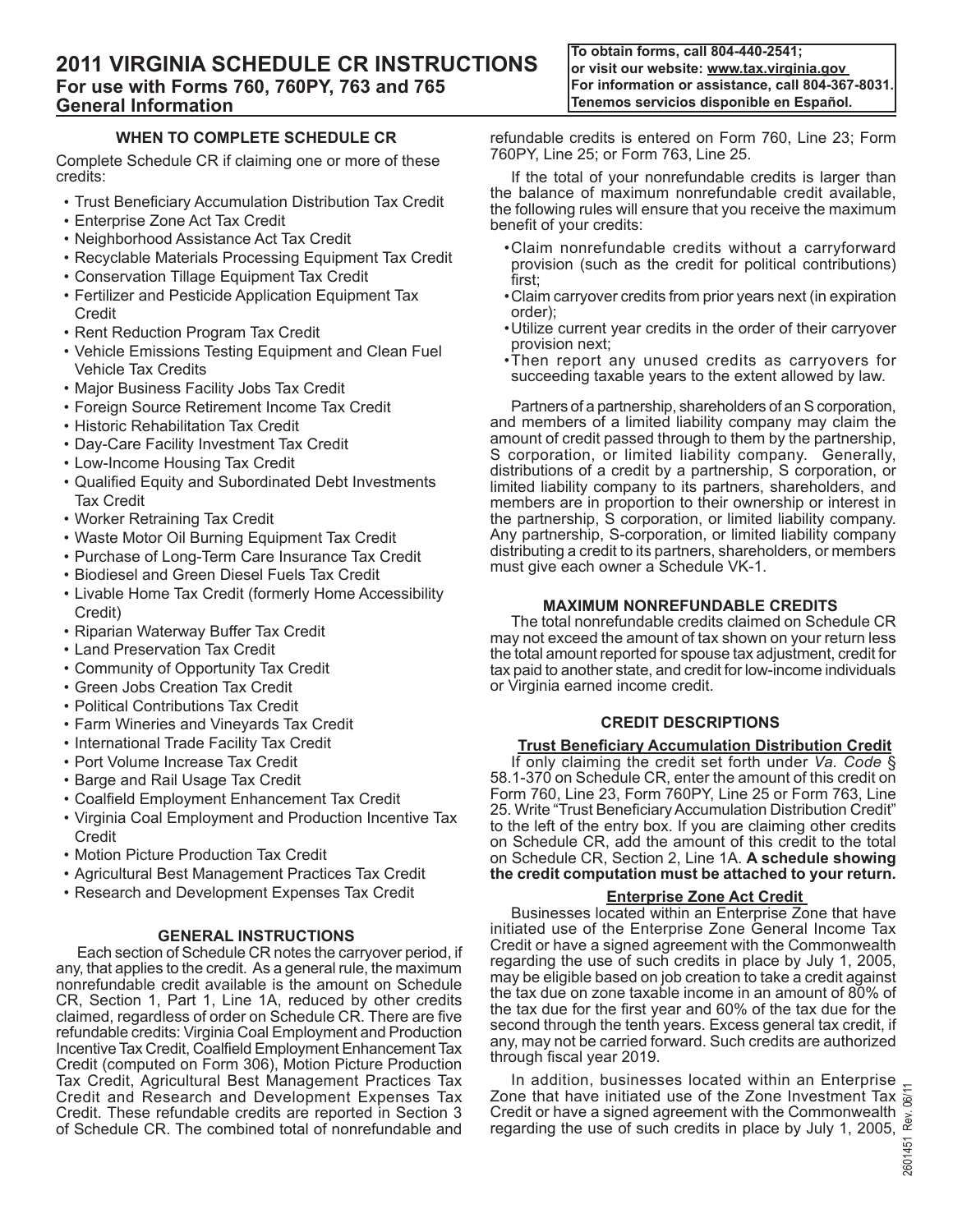may be eligible for a credit against zone taxable income. The investment credit can be carried forward until the full amount is used. Such credits are authorized through fiscal year 2019.

If the annual tax credit requested exceeds the annual appropriation, the Virginia Department of Housing and Community Development will issue a proportionate amount to each qualified business firm requesting the credits. Complete Form 301 and attach to Schedule CR to claim this credit.

#### For qualification forms and additional information, contact: **Virginia Department of Housing and Community Development, Office of Community Revitalization & Development, Main Street Centre, 600 East Main Street, Suite 300, Richmond, VA 23219**, or call **804-371-7030**.

### **Neighborhood Assistance Act Tax Credit**

The Virginia Neighborhood Assistance Act provides tax credits to businesses that donate money, property, limited professional services and contracting services directly to preapproved Neighborhood Assistance Program organizations whose primary function is to benefit impoverished individuals. Individuals may receive a credit for a donation of cash or marketable securities to an eligible organization. Licensed veterinarians, physicians, dentists, nurses, nurse practitioners, physician assistants, chiropractors, optometrists, dental hygienists, pharmacists, professional counselors, clinical social workers, clinical psychologists, marriage and family therapists, and physical therapists who donate their services for an approved clinic may also be eligible for credits. Excess donor credit, if applicable, may be carried forward for the next five taxable years. The amount of credit attributable to a partnership or S corporation shall be allocated to the partners and shareholders in proportion to their ownership or interest in the partnership or S corporation. For a list of approved organizations or additional information, contact the **Virginia Department of Social Services, Neighborhood Assistance Program, 801 E. Main Street, Richmond, VA 23219-3301** or the **Virginia Department of Education, P.O. Box 2120, Richmond, VA 23218-2120, Division of Special Education and Student Services, Attn: Neighborhood Assistance Tax Credit Program for Education**.

# **Recyclable Materials Processing Equipment Credit**

For taxable years beginning on or after January 1, 2008, and before January 1, 2015, an income tax credit may be claimed for purchases made during the taxable year for machinery and equipment used exclusively in or on the premises of manufacturing facilities or plant units which manufacture, process, compound or produce items of tangible personal property from recyclable materials within the Commonwealth for sale. For the purposes of determining "purchase price paid", the taxpayer may use the original total capitalized cost of such machinery and equipment, less capitalized interest. The credit is 10% of such expenditures and cannot exceed 40% of the taxpayer's Virginia income tax liability for the year, computed prior to computing the credit. Any amount unused this year may be carried forward for the next ten taxable years.

The Virginia Department of Environmental Quality (DEQ) administers the certification of all recycling machinery and equipment. To claim this credit, you must have received preapproval from DEQ certifying the equipment. Attach your certified DEQ Form 50-11S along with purchase receipts and invoices for the equipment purchase to the income tax return in order to receive the credit. For additional information on how to qualify for certification, contact the **Department of Environmental Quality, Equipment Certification Officer, P.O. Box 1105, Richmond, VA 23218** or call **804-698-4145.**

## **Conservation Tillage Equipment Credit**

This credit may be claimed by an individual purchasing and using conservation tillage equipment for the purpose of agricultural production. The tax credit is 25% of conservation tillage equipment expenditures made, or \$4,000, whichever is less. The term conservation tillage equipment means notillage planters and drills designed to reduce soil compaction, (including guidance systems to control traffic patterns that are designed to minimize soil disturbance) which may be attached to equipment already owned. Any amount unused this year may be carried over to the next five taxable years.

Attach a statement to your return showing purchase date, description and credit computation when claiming this credit.

# **Fertilizer and Pesticide Application Equipment**

# **Credit**

The fertilizer and pesticide application equipment credit is 25% of all expenditures for equipment certified by the Virginia Soil and Water Conservation Board as providing more precise pesticide and fertilizer application, or \$3,750, whichever is less. Qualifying individuals must be engaged in agricultural production for market and have in place a nutrient management plan approved by the local Soil and Water Conservation District. Any unused credit may be carried forward for the next five taxable years.

## **Rent Reduction Program Credit**

This credit expired December 31, 2010. Only carryover credits from prior years are allowed. For additional information, contact: **Brenda Hawkins, Virginia Housing Development Authority, 601 S. Belvidere Street, Richmond, VA 23220- 6504** or call **804-343-5763**.

## **Vehicle Emissions Testing Equipment and Clean-Fuel Vehicle Credit**

An income tax credit may be claimed for purchases, made while you were a Virginia resident, of vehicle emissions testing equipment and clean-fuel vehicles. The credit is 20% of the purchase or lease price paid during the taxable year for equipment certified by the Department of Environmental Quality (DEQ) for vehicle emissions testing within a locality required by law to implement an enhanced vehicle emissions inspection program or, after January 1, 1998, within any locality adjacent to those localities required to implement the program.

**Emissions Testing Equipment Credit** - You must attach a copy of the letter from DEQ to the equipment vendor certifying that the equipment configuration meets the regulation and equipment specification requirements for use in the enhanced vehicle emissions inspection program. To obtain a copy of this letter, contact your equipment vendor or the **DEQ Northern Virginia Regional Office in Woodbridge**  at **703-583-3900.** You are not required to submit a specific form for the emissions testing equipment credit.

**Clean Fuel Vehicle Credit** - You are not required to submit a specific form as part of your tax return to document the purchase of a clean-fuel vehicle. However, you should retain documentation to support your claim for the tax credit as an audit may be conducted to verify any credit claimed under these provisions.

### **Major Business Facility Job Tax Credit**

Individuals, estates, trusts, corporations, banks, insurance companies and telecommunications companies may claim a Virginia tax credit if the taxpayer creates at least 50 new fulltime jobs in connection with the establishment or expansion of a major business facility, and the company is engaged in a qualifying industry in Virginia. If a taxpayer is located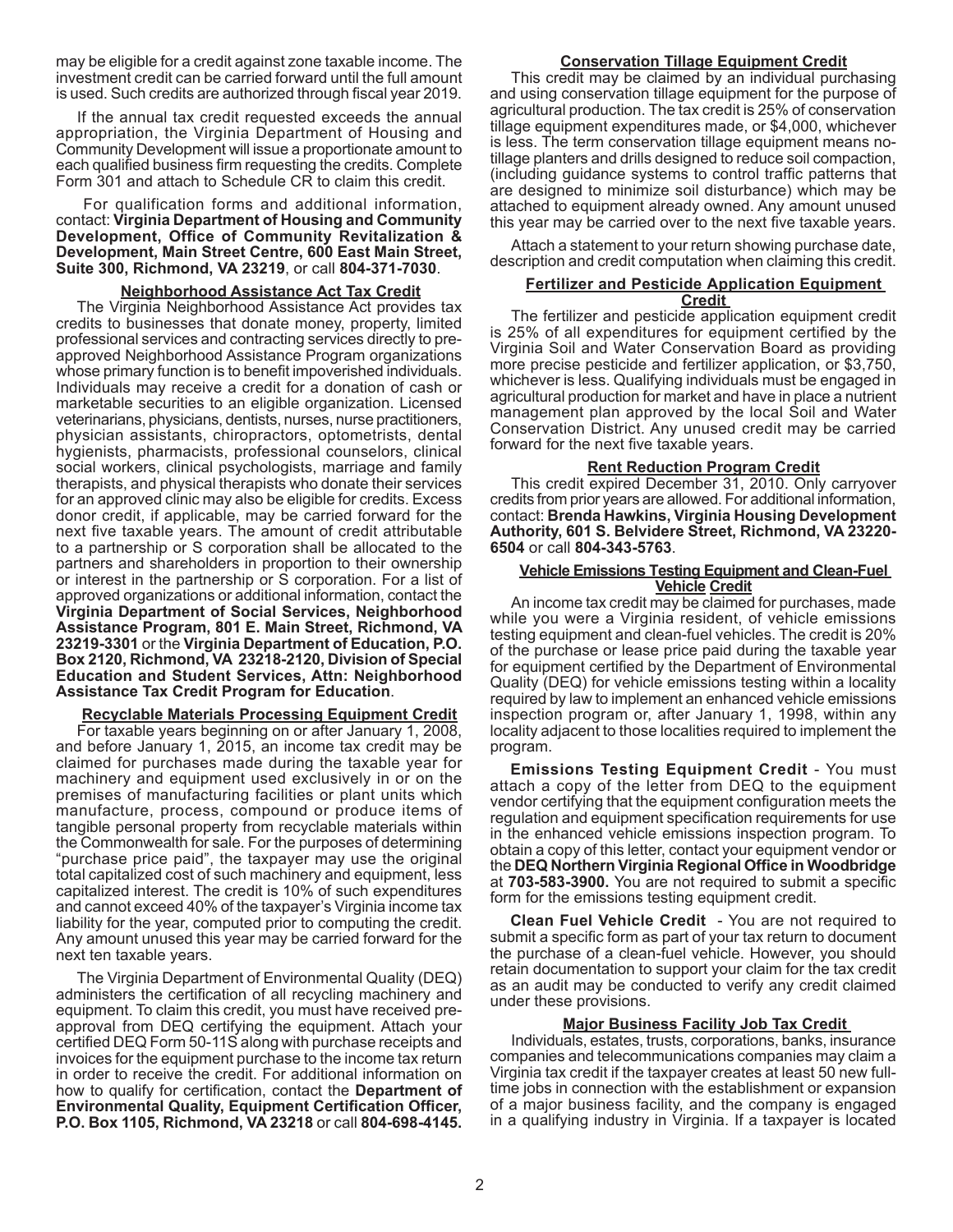in an enterprise zone or in an economically distressed area (as defined by the Virginia Department of Economic Development), the threshold is reduced from 50 to 25. Credits will be recaptured proportionately if employment decreases during the five years following the initial credit year.

This nonrefundable credit is equal to \$1,000 per qualifying new job in excess of the 25/50 job threshold in enterprise zones or economically distressed areas. This credit is spread over two years for taxpayers whose credit year begins January 1, 2009 through December 31, 2012. (Please note that for taxpayers whose credit year begins on or after January 1, 2010, the thresholds have been reduced to 50/25 jobs.)

The credit only applies to facilities where an announcement to expand or establish such a facility was made on or after January 1, 1994. The credit must be claimed ratably beginning with the taxable year following the year in which the facility is established or expanded, or the new qualifying jobs are added. Unused credits may be carried forward for the next ten taxable years.

To apply for this credit, complete **Form 304**. All applications must be submitted to the **Department of Taxation, Tax Credit Unit, P.O. Box 715, Richmond, VA 23218-0715** 90 days prior to the due date of your return. A letter will be sent to certify the credit. To claim this credit, complete Section 1, Part 9 of Schedule CR.

#### **Foreign Source Retirement Income Tax Credit**

A credit is available to Virginia residents who paid income tax to a foreign country on pension or retirement income derived from past employment in a foreign country provided such income is included in Virginia taxable income for the taxable year. For purposes of computing the credit, the foreign currency must be translated into U.S. dollars using the prevailing exchange rate that most nearly reflects the value of the currency at the time the taxes were actually paid to the foreign country. *If you filed separately in the foreign country, but are filing jointly in Virginia, enter only the Virginia taxable income attributable to the filer whose income was taxed by the foreign country.* For the purposes of this credit, possessions of the U.S. are considered foreign countries. Any foreign country that does not qualify for the federal tax credit (under IRC § 901(j)) does not qualify for this Virginia credit. To claim this credit, complete Schedule CR and attach a copy of the return filed in the foreign country or other proof of tax payment to the foreign country.

#### **Historic Rehabilitation Tax Credit**

Individuals, estates, partnerships, trusts or corporations incurring eligible expenses in the rehabilitation of a certified historic structure are entitled to claim a credit against the tax imposed by *Va. Code* §§ 58.1-320, 58.1-360, 58.1-400, 58.1- 1200, 58.1-2500 or 58.1-2620. The credit is equal to 25% of eligible rehabilitation expenses for projects completed in 2000 and thereafter. To qualify, the cost of the rehabilitation must equal at least 50% (25% if the building is an owner occupied residence) of the assessed value of the building for local real estate tax purposes in the year preceding the start of the rehabilitation. Any unused credit may be carried forward for ten years. The rehabilitation work must be certified by the Virginia Department of Historic Resources as consistent with the Secretary of the Interior's Standards for Rehabilitation. Applications for certification may be obtained from the **Virginia Department of Historic Resources, 2801 Kensington Avenue, Richmond, VA 23221, 804-367-2323,**  or visit **www.dhr.virginia.gov.** 

### **Day Care Facility Investment Tax Credit**

A credit is allowed in an amount equal to 25% of the expenditures to establish a day-care facility for the children of employees, not to exceed \$25,000. The total credits approved may not exceed \$100,000 in any fiscal year. To be eligible for the credit: (1) the facility must be operated under a license issued by the Virginia Department of Social Services; (2) the building permit application for the facility must be submitted after July 1, 1996; (3) the facility must be used primarily by the children of the taxpayer's employees; and (4) the Tax Commissioner must approve the credit application prior to claiming the credit. To apply, submit a letter of application that specifies the employer's name, location of the facility and certification of items (1)-(3) above. Send the application to: **Virginia Department of Taxation, Tax Credit Administration Unit, P.O. Box 715, Richmond, VA 23218-0715**. Applications are approved in the order received. Approved applicants will receive an approval form from the department. To claim the credit, complete Section 1, Part 12, of the Schedule CR. This credit is nonrefundable but excess credit may be carried forward for three years.

For additional information contact the **Department of Taxation, Tax Credit Unit, P. O. Box 715, Richmond, VA 23218-0715** or call **804-786-2992**.

### **Low-Income Housing Tax Credit**

The Board of Housing and Community Development stopped approving low-income housing credits beginning June 30, 2010. Only carryover credits from prior years are allowed. For additional information, contact the **Department of Housing and Community Development** at **804-371- 7117**.

#### **Qualified Equity and Subordinated Debt Investments Credit**

Taxpayers making a "qualified investment" in the form of equity or subordinated debt in a "qualified business" may be eligible for this credit. Businesses may apply for designation as a qualified business using **Form QBA**. The qualification is **valid** only for the calendar year of the application. Therefore, the business needs to reapply each year for qualification. To qualify, the business must (1) have annual gross revenues of no more than \$3 million in its most recent fiscal year, (2) have its principal office or facility in the Commonwealth, (3) be engaged in business primarily in or having substantially all of its production in the Commonwealth and (4) have not obtained during its existence more than \$3 million in aggregate gross cash proceeds from the issuance of its equity or debt investments (not including commercial loans from chartered banking or savings and loan institutions).

The credit equals 50% of the qualified business investments made during the taxable year. For the 2010 taxable year, the total amount of credit granted is limited to \$5 million. For all other years, the total amount of credit granted is limited to \$3 million. Beginning in 2009, one-half of this amount must be allocated to commercialization investments and the other half is available for all other qualifying investments. If credit applications for either half exceed the allowed amount, the credits for that half will be prorated. If credit applications for either half are less than the allowed amount, the balance will be available for allocation to the other type of credits. The total amount of credit that may be used per taxpayer per taxable year may not exceed \$50,000. The credit is nonrefundable. Unused credits may be carried forward up to 15 years. Equity and debt investments held in connection with a qualified business investment must be held by the investor for at least three full calendar years following the calendar year for which the credit is allocated except in certain instances. If the holding period is not met, the unused credit amount will be forfeited, and an assessment will be issued for the amount used to which shall be added interest, computed at the rate of one percent per month, compounded monthly from the date the tax credits were claimed.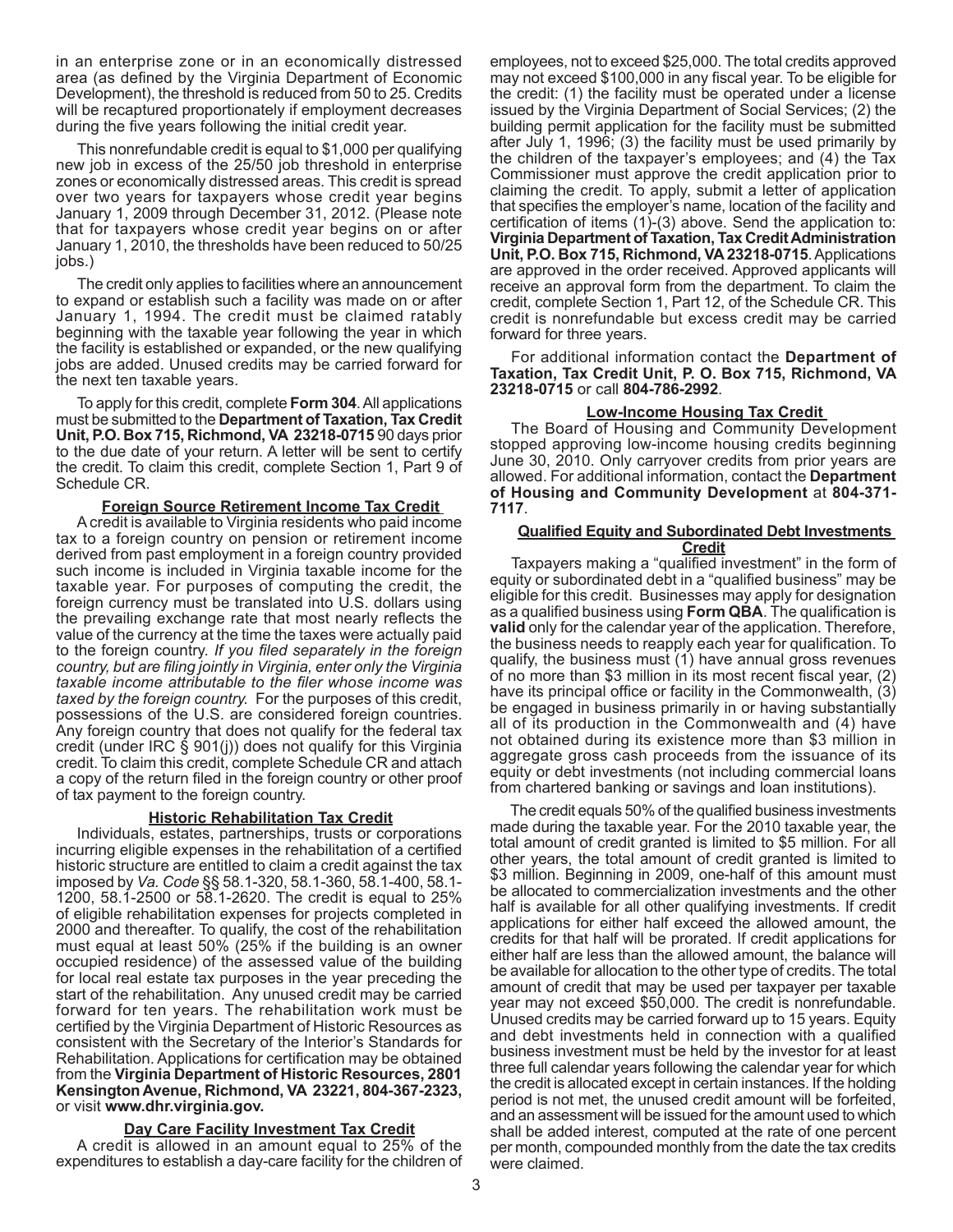This credit requires **pre-approval** by the **Department of Taxation.** Investors must apply to the Department by April 1 of the year following the year the investment was made using **Form EDC. Taxpayers filing Form EDC after April 1 will be denied this credit.** All approved investors filing a timely **Form EDC** will be notified of the allowable credit by June 30. Since the tax return of most individuals is due May 1, most investors will need to file a return on extension or amend their original return to claim the credit.

Pass-Through Entities must file **Form PTE** with the Department of Taxation at least 60 days before filing their income tax return. A copy of the certification letter from the Department of Taxation is a required attachment to **Form PTE**.

Visit our website at **www.tax.virginia.gov** to obtain **Form QBA, Form EDC** and **Form PTE.** Information on the application process is also available from the **Virginia Department of Taxation, Tax Credit Unit, P. O. Box 715, Richmond, VA 23218-0715,** or call **804-786-2992.**

#### **Worker Retraining Tax Credit**

This credit allows an employer to claim a tax credit for the training costs of providing eligible worker retraining to qualified employees. "Eligible worker retraining" includes noncredit courses that are approved by the Department of Business Assistance and that are provided by any of the Commonwealth's community colleges or a private school. Eligible worker retraining programs also include courses (credit, noncredit) undertaken through an apprenticeship agreement approved by the Virginia Apprenticeship Council. The credit is 30% of all training costs through a community college, or up to \$100 annual credit for each employee if incurred at a private school. Employers must apply for certification of the amount of allowable credit using **Form WRC**, Worker Retraining Tax Credit, by April 1 of the year following the year in which the training expenses were paid or incurred, before claiming the credit on their income tax return. All approved businesses filing a timely **Form WRC** will be notified of their allowable credit by June 30. The maximum worker retraining credits granted to all employers is limited to \$2,500,000 annually. If total credits approved exceed this amount, each will be prorated. The credit is allowable against individual income tax, fiduciary income tax, corporation income tax and the bank franchise tax. The credit is also allowable against taxes imposed upon insurance companies and utility companies (under *Va. Code* §§ 58.1-2500 et seq. and 58.1-2620 et seq. This credit is nonrefundable, but excess credit may be carried forward for the next three taxable years. To claim this credit, complete Section 1, Part 16 of Schedule CR. For information on pre-approved apprenticeship programs, contact the **Virginia Department of Labor and Industry** at **804-225-4362.** For information on noncredit course approval, contact: **Virginia Department of Business Assistance, P. O. Box 446, Richmond, VA 23218-0446,** or call **804-371-8120.**

### **Waste Motor Oil Burning Equipment Credit**

A business that operates a business facility in Virginia that accepts waste motor oil from the public is allowed a tax credit equal to 50% of the purchase price paid for equipment during the taxable year, provided that the equipment is used exclusively for burning waste motor oil at the business facility. The total credit allowed to any taxpayer in any taxable year of purchase is limited to \$5,000. Taxpayers successfully applying for equipment certification with the Department of Environmental Quality by filing Form DEQ 50-12 will receive a statement from that agency certifying that the equipment is

used for burning waste motor oil. For additional information concerning equipment qualifying for this credit or to apply for tax credit certification, contact: **Virginia Department of Environmental Quality, Attention: Equipment Certification Officer, P. O. Box 1105, Richmond, VA 23218,**  or call **804-698-4145.**

#### **Credit for Purchase of Long-Term Care Insurance**

An individual may claim a credit equal to 15% of the amount paid by the individual during the taxable year in long-term care insurance premiums for long-term care insurance coverage for himself, but the total credits for any policy may not exceed 15% of the amount of premiums paid for the first 12 months of coverage. Any unused credit may be carried forward for the next five taxable years. In order to determine the amount of premiums that may be used as a basis for this credit, the individual must subtract any amount actually included as a deduction on Line 4 of Schedule A of the individual's federal income tax return. In addition, the individual may not claim this credit to the extent the same premiums have been used to claim the Virginia deduction for long-term health care premiums. It may be possible, however, for an individual to claim this credit and the Virginia deduction in the same year. See the example below.

This credit is based on the amount paid during the taxable year, even if the months covered by the policy extend into the following taxable year. For example, if an individual purchased a policy on July 1 and paid for 12 months, he would base his credit on the entire payment, even though only six months of the coverage period would fall in the taxable year in which he claimed the credit. If however, the individual made payments on a monthly basis, he would claim a credit in the current taxable year for six months of premiums and a credit in the second year for the next six months of premiums in order to reach the allowed total of 12 months. In that case, the individual could also claim a deduction in the second year for the six months of premiums that were not used as a basis for the credit. For more information, contact: **Virginia Department of Taxation, Tax Credit Unit, P.O. Box 715, Richmond, VA 23218-0715,** or call **804-786-2992.**

#### **Biodiesel Fuels Tax Credit**

Beginning on January 1, 2008, a credit is available for Virginia biodiesel and green diesel fuel producers who produce up to two million gallons of fuel per year. This credit is only available during the first three years of production.

**Form BFC** is used to apply to the Virginia Department of Taxation for a Biodiesel Fuels Credit after the Department of Mines, Minerals, and Energy has certified that you have satisfied all the requirements of *Va. Code* § 58.1-439.12:02.

The amount of the credit is \$0.01 per gallon, not to exceed \$5,000 annually. Any credit not used for the taxable year may be carried over to the next three taxable years. The amount of the credit allowed cannot exceed the tax liability for the tax year the credit is being claimed.

The amount of the credit attributable to a partnership, electing small business corporation (S corporation), or limited liability company must be allocated to the individual partners, shareholders, or members in proportion to their ownership or interest within the business entity using **Form PTE**.

The credit may be transferred to another taxpayer. The transfer of the credit must be completed before the end of a tax year in order to use the credit for that tax year. For more information, contact: **Virginia Department of Taxation, Tax Credit Unit, P.O. Box 715, Richmond, VA 23218-0715,** or call **804-786-2992.**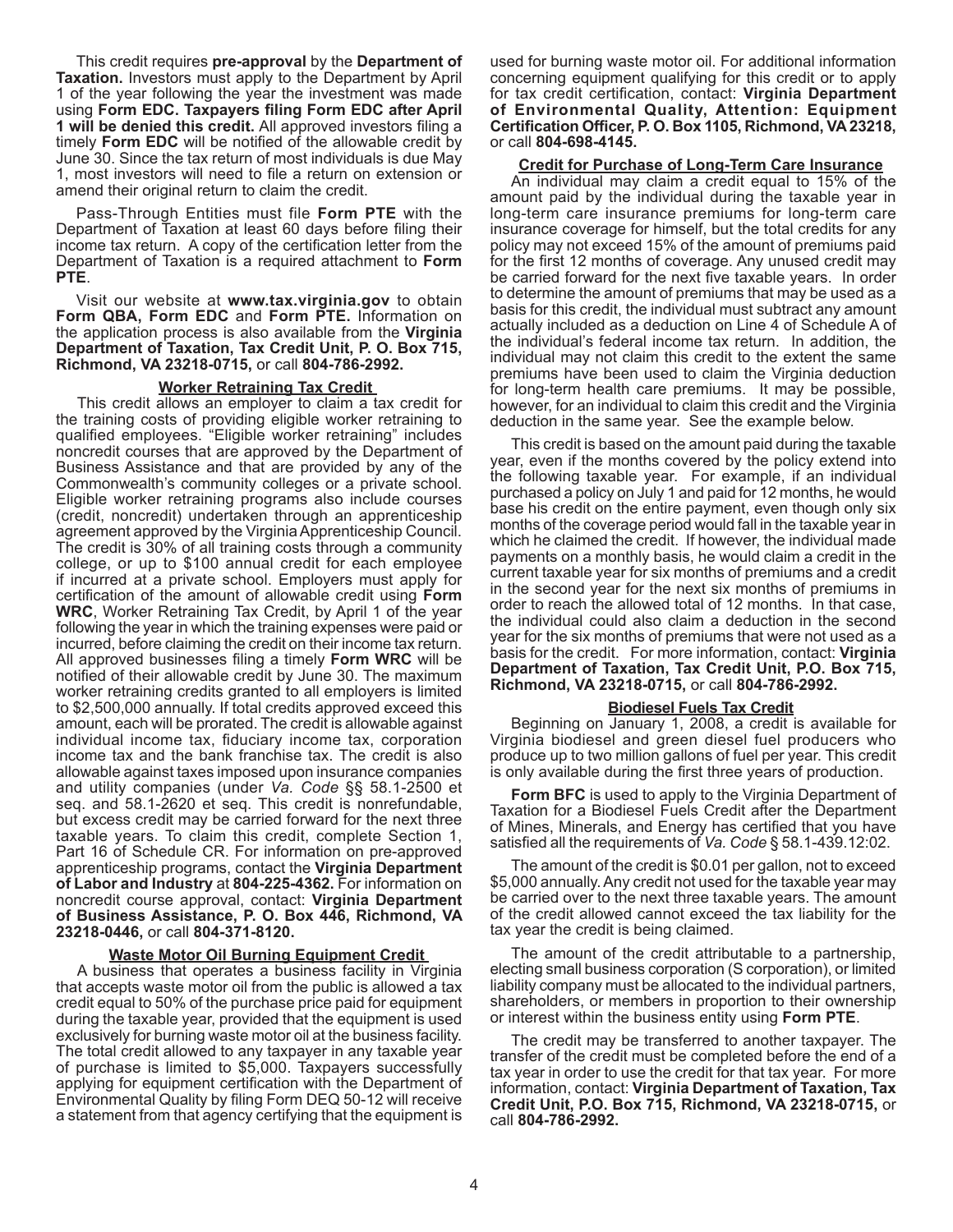#### **Livable Home Tax Credit**

Individuals or licensed contractors may be eligible for an income tax credit of up to \$5,000 for the purchase/ construction of a new accessible residence or up to 50% of the cost of retrofitting activities on an existing residence not to exceed \$5,000. Any tax credit that exceeds the eligible individual's or licensed contractor's tax liability may be carried forward for up to seven years. If the total amount of tax credits issued under this program exceeds \$1 million in a fiscal year, Virginia Department of Housing and Community Development (DHCD) will prorate the amount of credits among the eligible applicants. Individuals or licensed contractors must obtain pre-approval before claiming the credit on their income tax returns. Applications are to be filed with the DHCD by February 28 of the year following the year in which the purchase/construction or retrofitting was completed. Documentation must be submitted with the application. If you are using a carryforward amount from the Home Accessibility Tax Credit/Livable Home Tax Credit, please enter that amount in Section 1, Part 20, Line B. For more information, contact: **Virginia Department of Housing and Community Development, Special Needs Housing, Main Street Centre, 600 East Main Street, Suite 300, Richmond, VA 23219,** or call **804-371-7124.**

#### **Riparian Forest Buffer Protection for Waterways Tax Credit**

Individuals, grantor's trusts and corporations may qualify for an income tax credit of 25% of the value of the timber on an area designated as a riparian buffer for a waterway. The credit may not exceed \$17,500 or the total amount of tax, whichever is less. To apply for this credit, file Department of Forestry (DOF) Form 179 with DOF or apply online at **www. dof.virginia.gov**.

A riparian buffer is land adjacent to a waterway on which timber may be harvested. In order to receive the credit, the owner of such land must refrain from harvesting more than 50% of such timber. The buffer must be at least 35 feet wide and no more than 300 feet. There must be a Stewardship Plan and annual certification of compliance for each tract. The buffer must remain in place for at least fifteen years. The land that is the subject of this credit cannot be the subject of this credit again for fifteen years after it was first taken. The credit may be carried over for the succeeding five taxable years. For more information contact: **Virginia Department of Forestry, 900 Natural Resources Dr., Suite 800, Charlottesville, VA 22903,** or call **434-977-6555.** 

#### **Land Preservation Tax Credit**

This tax credit is for taxpayers that convey land or interest in land located in Virginia to a public or private agency eligible to hold such land or interests therein for conservation or preservation purposes. The conveyance must be in perpetuity.

Credits granted prior to 2007 are 50% and the credits granted for 2007 and beyond are 40% of the fair market value, as substantiated by a "qualified appraisal" prepared by a "qualified appraiser", as those terms are defined under applicable federal law and regulations governing charitable contributions. The credit limit for a taxpayer has been \$100,000. However, for taxable years 2009, 2010 and 2011 the total amount of credit that may be used per taxpayer per taxable year may not exceed \$50,000 or the tax liability, whichever is less. For taxpayers affected by the 2009 and 2010 usage limit, an additional 2 year carryforward will be added to the credit. For taxpayers affected by the 2011 usage limit, an additional 3 years carryforward will be added to the

credit. Any unused credit not affected by the carryforward will remain the original carryforward periods (5 years for donations originating prior to January 1, 2007 and 10 years for donations originating on or after January 1, 2007).

Any taxpayer holding a Land Preservation tax credit that originated on or after January 1, 2002, may transfer unused but otherwise allowable credit for use by another taxpayer on Virginia income tax returns. Transfers and pass-through allocations derived from donations recorded on or after January 1, 2007, are subject to a fee. See Schedule A of Form LPC-1 or Form LPC-2 for further information.

If this credit is taken, for the next three years taxpayers cannot take a subtraction for the gain on the sale of land or easements dedicated to open-space use. A subtraction is allowed for any gain or income recognized by a taxpayer on the application of a Land Preservation tax credit against a Virginia income tax liability to the extent the gain is included in and not otherwise subtracted from federal adjusted gross income. The transfer of the credit and its application against a tax liability shall not create gain or loss for the transferor or the transferee.

Before claiming the credit, complete and file Form LPC-1 and/or Form LPC-2 with the Department of Taxation at least 90 days before filing an annual return. Additionally, applicants filing for tax credits of \$1 million or more must apply to the Department of Conservation and Recreation to receive verification of the conservation value. The Department of Taxation will issue a letter acknowledging the amount of the credit. For assistance contact the **Virginia Department of Taxation, Tax Credit Unit, P. O. Box 715, Richmond, VA 23218-0715,** or call **804-786-2992.**

### **Community of Opportunity Tax Credit**

Community of Opportunity Tax Credit provides Virginia income tax credits to landlords with qualified housing units located in census tracts with poverty rates of less than ten percent in the Richmond Metropolitan Statistical Area who participate in the Housing Choice Voucher program.

The amount of tax credit for an eligible property will be based on ten percent of annual Fair Market Rent for that specific unit and prorated when units are qualified for less than the full tax year. Prorations will be based on full calendar months. A landlord may receive tax credits on one or more units within the same tax year. Credits taken for any one tax year cannot exceed the tax liability for that year. Credits not taken for the year for which they are allocated may be carried forward, but cannot be carried forward for more than five years.

Should eligible applications received by the March 1 deadline exceed the annual appropriation, tax credits will be prorated based on the total amount of qualified requests received and the total amount of credits available. If the annual appropriation for tax credits is not fully allocated based on qualified applications received by the March 1 deadline, the remaining balance will be allocated on a first-come first served basis. Unused balances will not be allocated more than three years after the tax year in which they were first made available.

Credits granted to a partnership, limited liability company, or electing small business corporation (S corporation) shall be allocated to the individual partners, members, or shareholders in proportion to their ownership or interest in such business entity. The landlord must assume responsibility for distributing credits in this manner. No person shall be allowed a tax credit under *Va. Code* § 58.1-339.9 (Rent reductions tax credit) and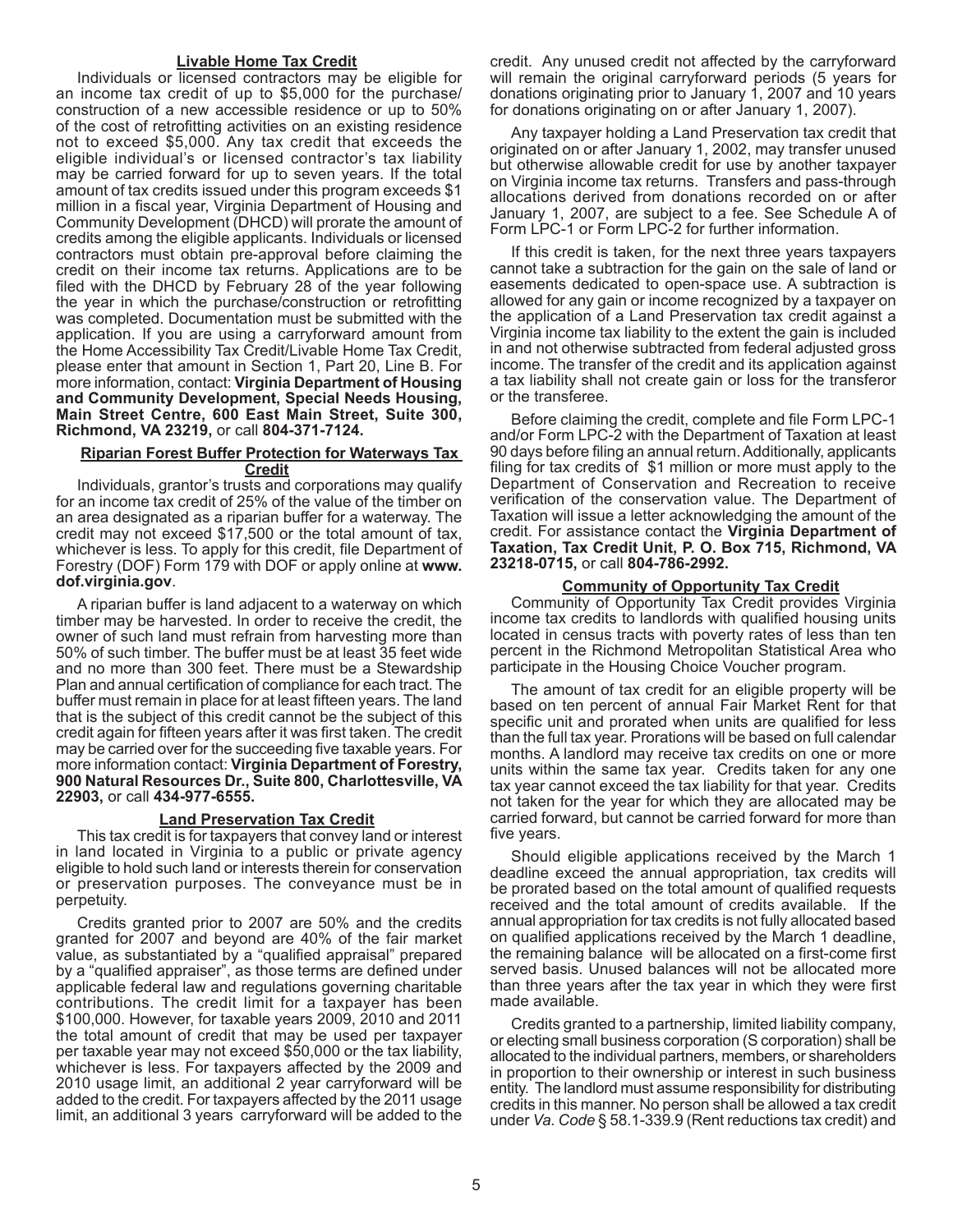the COP tax credit for the rental of the same dwelling unit in a taxable year.

For additional information, please contact: **Virginia Department of Housing and Community Development, Main Street Centre, 600 East Main Street, Suite 300, Richmond VA 23219**, or call **804-371-7000**.

## **Green Jobs Creation Credit**

For taxable years beginning on and after January 1, 2010, but before January 1, 2015, a \$500 income tax credit is allowed for the creation of "green" jobs paying an annual salary in excess of \$50,000. Each taxpayer is allowed a credit for up to 350 new green jobs. In order to qualify for the tax credits, the taxpayer must have created the green job and filled it during the taxable year in which the credit is claimed. The credit is allowed for the taxable year in which the job has been filled for at least one year and for each of the four succeeding taxable years provided the job is continuously filled during the respective taxable year. Any unused tax credits may be carried over for 5 taxable years.

To apply for this credit, complete **Form GJC**. All applications must be submitted to the **Department of Taxation, Tax Credit Unit, P. O. Box 715, Richmond, VA 23218-0715**, **90 days prior to the due date of your return.** A letter will be sent to certify the credit. To claim the credit you must complete Section 1, Part 24 of Schedule CR.

For assistance contact the **Department of Taxation, Tax Credit Unit, P. O. Box 715, Richmond, VA 23218-0715** or call **804-786-2992.**

#### **Political Contributions Credit**

Establishes a tax credit for individuals who make contributions to candidates for state or local political office equal to 50% of the amount of the contribution, subject to a \$25 limit for individuals and a \$50 limit for married taxpayers filing jointly.

## **Farm Wineries and Vineyards Tax Credit**

An individual and corporate income tax credit is available for Virginia farm wineries and vineyards in an amount equal to 25% of the cost of all qualified capital expenditures made in connection with the establishment of new Virginia farm wineries and vineyards and capital improvements made to existing Virginia farm wineries and vineyards.

The total amount of tax credits available for a calendar year cannot exceed \$250,000. If applications for this credit exceed \$250,000, the Department of Taxation will allocate the credits on a pro rata basis. Any credit amounts that exceed a taxpayer's liability can be carried forward for ten years. Taxpayers cannot claim both this credit and a federal deduction for the same expenses under IRC § 179.

The business must apply by April 1st using **Form FWV**. Submitting a late application will disqualify you from the credit. All applications must be sent to the **Virginia Department of Taxation, Tax Credit Unit, P.O. Box 715, Richmond, VA 23218-0715**. This credit requires certification from the Tax Credit Unit to be claimed on your tax return. A letter will be sent to certify the credit.

For assistance contact the **Department of Taxation, Tax Credit Unit, P. O. Box 715, Richmond, VA 23218-0715** or call **804-786-2992.**

## **International Trade Facility Tax Credit**

An income tax credit is allowed for either increasing jobs related to an international trade facility or capital investment in an international trade facility. Taxpayers can elect to claim either credit, but cannot claim both credits in the same taxable year. The amount of the credit is equal to \$3,000 per new qualified full-time employee that results from increased qualified trade

activities by the taxpayer or two percent of the amount of capital investment made by the taxpayer to facilitate the increased eligible trade activities.

No more than \$250,000 in tax credits can be issued in any fiscal year. If the amount of tax credits requested exceeds \$250,000, the credits will be allocated proportionately among all qualified taxpayers. The Virginia Department of Taxation will determine the credit amount for the taxable year and provide a written certification to each taxpayer. The amount of the credit will be limited to fifty percent of the taxpayer's tax liability for the taxable year. Any unused credit amount can be carried forward for ten years.

The business must apply by April 1st using **Form ITF**. Submitting a late application will disqualify you from the credit. All applications must be sent to the **Virginia Department of Taxation, Tax Credit Unit, P.O. Box 715, Richmond, VA 23218-0715**. This credit requires certification from the Tax Credit Unit to be claimed on your tax return. A letter will be sent to certify the credit. For assistance contact the **Department of Taxation, Tax Credit Unit, P. O. Box 715, Richmond, VA 23218-0715** or call **804-786-2992.**

## **Port Volume Increase Tax Credit**

An individual and corporate income tax credit is available for taxpayers engaged in the manufacturing of goods or the distribution of manufactured goods that use Virginia port facilities and increase port cargo volume through these facilities.

To qualify for the credit, a taxpayer must generally increase its port cargo volume at Virginia port facilities in a single calendar year by 5% over its base year port cargo volume. Base year port cargo volume is equal to the total amount of net tons of noncontainerized cargo or 20-foot equivalent units (TEUs) of cargo actually transported by way of a waterborne ship or vehicle through a port facility during the 2010 calendar year. The amount of the credit is generally equal to \$50 for each TEU above the base year port cargo volume. However, a qualifying major facility may apply for a credit equal to \$50 for each TEU transported through a port facility during the major facility's first calendar year.

Any taxpayer claiming this credit must first submit an application to the Virginia Port Authority by March 1 of the calendar year after the taxable year in which the increase in port cargo volume occurs. The maximum amount of tax credits is capped at \$3.2 million for each calendar year. If, on March 15 of each year, the cumulative amount of tax credits requested by qualifying taxpayers for the prior year exceeds \$3.2 million, the credits will be prorated among the qualifying taxpayers who requested the credit. A qualifying taxpayer is generally not permitted to receive more than \$250,000 each calendar year. However, if, on March 15 of each year, the \$3.2 million credit amount is not fully allocated among qualifying taxpayers, those taxpayers who have already been allocated a credit for the prior year are allowed a pro rata share of the remaining credit amount. Any unused tax credits may be carried over for five taxable years.

For more information, contact: **Virginia Port Authority, 600 World Trade Center, Norfolk, VA 23510**, or call **800-446-8098**.

#### **Barge and Rail Usage Tax Credit**

An income tax credit is allowed for transporting cargo containers by barge and rail rather than by trucks or other motor vehicles on the Commonwealth's highways. The amount of the credit is \$25 per 20-foot equivalent unit moved by barge or rail rather than by trucks or other motor vehicles on Virginia's highways. Containers for which this credit is claimed must result from a diversion of shipments from the highways. To receive a credit, an international trade facility is required to apply to the Virginia Department of Taxation.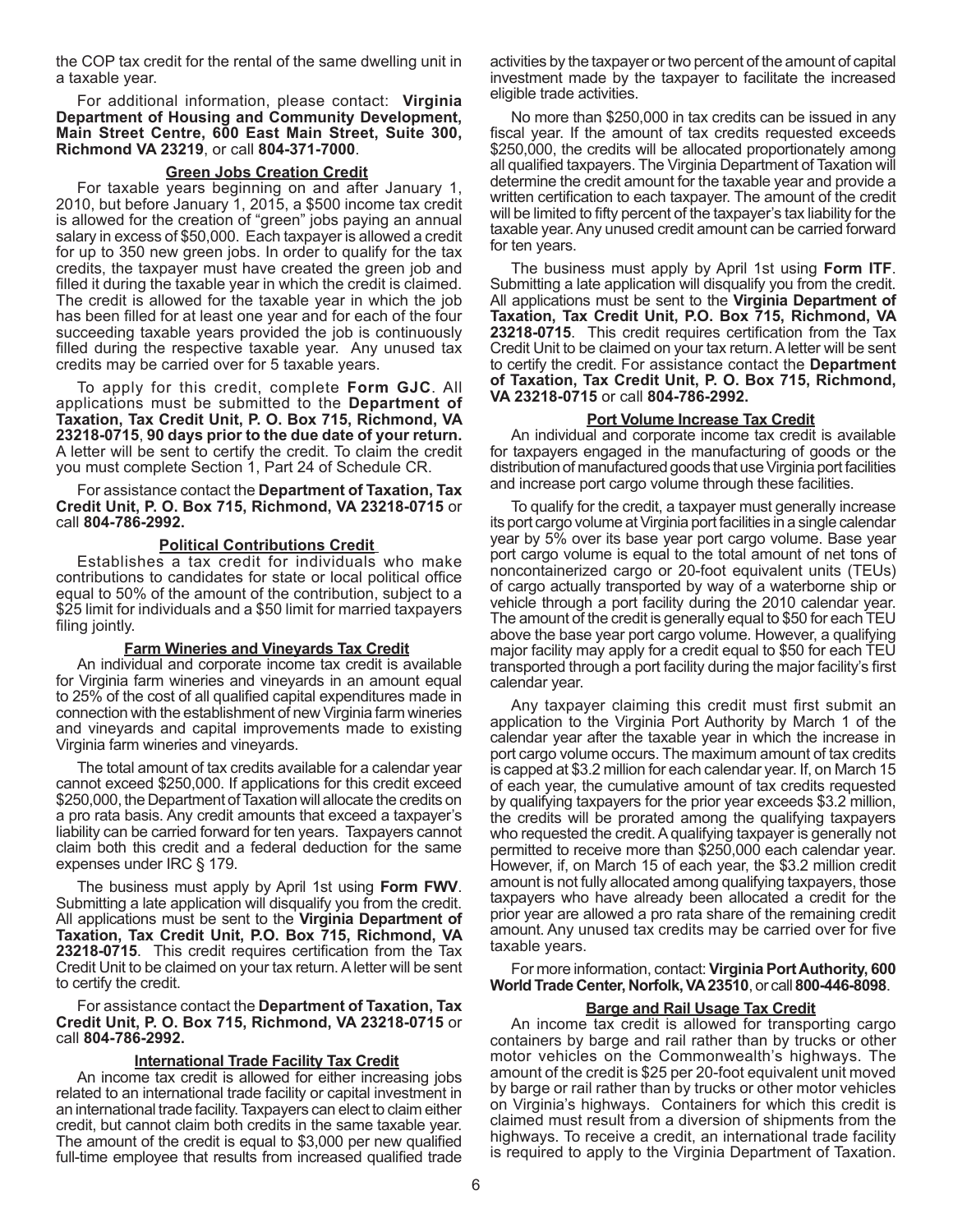No more than \$1.5 million in tax credits can be issued in any fiscal year. The Department will determine the allowable credit amount for the taxable year and provide a written certification of the credit amount to each taxpayer.

The business must apply by April 1st using **Form BRU**. Submitting a late application will disqualify you from the credit. All applications must be sent to the **Virginia Department of Taxation, Tax Credit Unit, P.O. Box 715, Richmond, VA 23218-0715.** This credit requires certification from the Tax Credit Unit to be claimed on your tax return. A letter will be sent to certify the credit. For assistance contact the **Department of Taxation, Tax Credit Unit, P. O. Box 715, Richmond, VA 23218-0715** or call **804-786-2992.**

## **Coalfield Employment Enhancement Tax Credit**

For taxable years beginning on or after January 1, 1996, but before January 1, 2015, a tax credit may be earned by individuals, estates, trusts and corporations who have an economic ownership interest in coal mined in Virginia. Credits may be claimed for taxable years beginning on or after January 1, 1999. Compute the allowable credit on **Form 306** and report it on Schedule CR for the tax year in which the credit is claimed and/or earned.

## **Virginia Coal Employment and Production Incentive Tax Credit**

This credit may be allocated between a qualifying electricity generator and qualifying person with an economic interest in coal. The allocation of this credit may not exceed \$3 per ton. All credits earned on or after January 1, 2006, or prior to July 1, 2016, which are allocated to persons with an economic interest in coal may be redeemed by the Tax Commissioner if the credits exceed the taxpayer's state tax liability for the applicable taxable year. You must complete the **Form 306, Form 306T** and its attachments to claim this credit.

### **Motion Picture Production Tax Credit**

Qualifying motion picture production companies are eligible to receive a series of refundable individual and corporate income tax credits in the aggregate amount of \$2.5 million for the 2010- 2012 biennium and \$5 million for any biennium thereafter.

*Base-Income Tax Credit:* The base credit available is 15% of all qualifying expenses (including wages), with a bonus of 5% if the production is filmed in an economically distressed area of the Commonwealth, making the total base credit available up to 20% of qualifying expenses.

*Additional Virginia Resident Credit:* The production company is allowed an additional credit of 10 to 20% of the total aggregate payroll for Virginia residents employed in connection with the motion picture production. For companies that spend at least \$250,000 in total production costs in the Commonwealth, but not more than \$1 million, the credit will equal 10% of the total Virginia resident aggregate payroll. For companies that spend over \$1 million in total production costs in the Commonwealth, the credit will equal 20% of the total aggregate Virginia resident payroll.

*Additional Virginia Resident First-Time Industry Employee Credit:* In addition to the above outlined credits, companies may claim a credit of 10% of their total aggregate payroll for Virginia residents who are employed as first time actors or first time members of a production crew in connection with a production in Virginia.

The aggregate amount of all motion picture credits to be issued is capped at \$2.5 million for the 2010-2012 biennium and \$5 million in each biennium thereafter. To qualify for this credit, production companies must submit an initial application to the Virginia Film Office ("VFO") at least 30 days prior to production and must enter into a Memorandum of Understanding. After production is complete, the production company must submit documentation to the VFO and will be issued a certification letter. A taxpayer may only claim this credit after receiving the certification letter from the VFO. For more information, contact: **Virginia Film Office, 901 East Byrd Street, Richmond, VA 23219-4048**, or call **800-854-6233**.

Credits available through the Virginia Motion Picture Production Tax Credit are offered in addition to other Virginia production incentives. For additional information regarding all available funding assistance for Virginia productions, please refer to the Virginia Film Office's website (**http://FilmVirginia. org**).

## **Agricultural Best Management Practices Tax Credit**

This credit is available to qualified taxpayers engaged in agricultural production for market or having equines that create needs for agricultural best management practices to reduce nonpoint source pollutants who have in place a soil conservation plan approved by the local Soil and Water Conservation District (SWCD). The credit is 25% of the first \$70,000 expended for agricultural best management practices approved by the local SWCD. The maximum credit is \$17,500 or the total amount of state income tax obligation of the individual. Effective for tax years beginning on and after January 1, 2011, this credit is refundable to individual taxpayers. The credit is still non-refundable to corporate taxpayers. If a PTE distributes this credit to an individual partner, shareholder, or member, the amount of the Agricultural Best Management Practices Tax Credit listed on the individual's Schedule VK-1 is refundable and should be claimed in Section 3, Part 3 of the Schedule CR. Any amount distributed by a PTE to a corporate partner, shareholder, or member is non-refundable. For additional information, contact your local **Soil and Water Conservation District Office.**

Any previously authorized yet unused Agricultural Best Management Practices Tax Credit amounts carried over from periods prior to July 1, 2011 should be reported as a refundable credit on the 2011 Schedule CR. For additional information visit our website at **www.tax.virginia.gov**, or call the **Virginia Department of Taxation** at **(804) 786-2992**.

### **Research and Development Expenses Tax Credit**

A refundable individual and corporate income tax credit is allowed for qualified research and development expenses for taxable years beginning on or after January 1, 2011, but before January 1, 2016. The tax credit is equal to (i) 15% of the first \$167,000 in Virginia qualified research and development expenses, or (ii) 20% of the first \$175,000 of Virginia qualified research and development expenses if the research was conducted in conjunction with a Virginia public or private college or university, to the extent the expenses exceed a base amount. There is a \$5 million cap on the total amount of credits allowed in any fiscal year. If the total amount of approved tax credits is less than the \$5 million limit, the Department of Taxation will allocate the remaining amount to the taxpayers already approved for the tax credits for the taxable year for 15% of the second \$167,000 in Virginia qualified research expenses or 20% of the second \$175,000 in Virginia qualified research expenses if the research was conducted in conjunction with a Virginia public college or university to the extent the expenses exceed the Virginia base amount, on a pro rata basis.

The business must apply by April 1st using **Form RDC**. Submitting a late application will disqualify you for the credit. All applications must be sent to the **Virginia Department of Taxation, Tax Credit Unit, P.O. Box 715, Richmond, VA 23218-0715**. This credit requires certification from the Tax